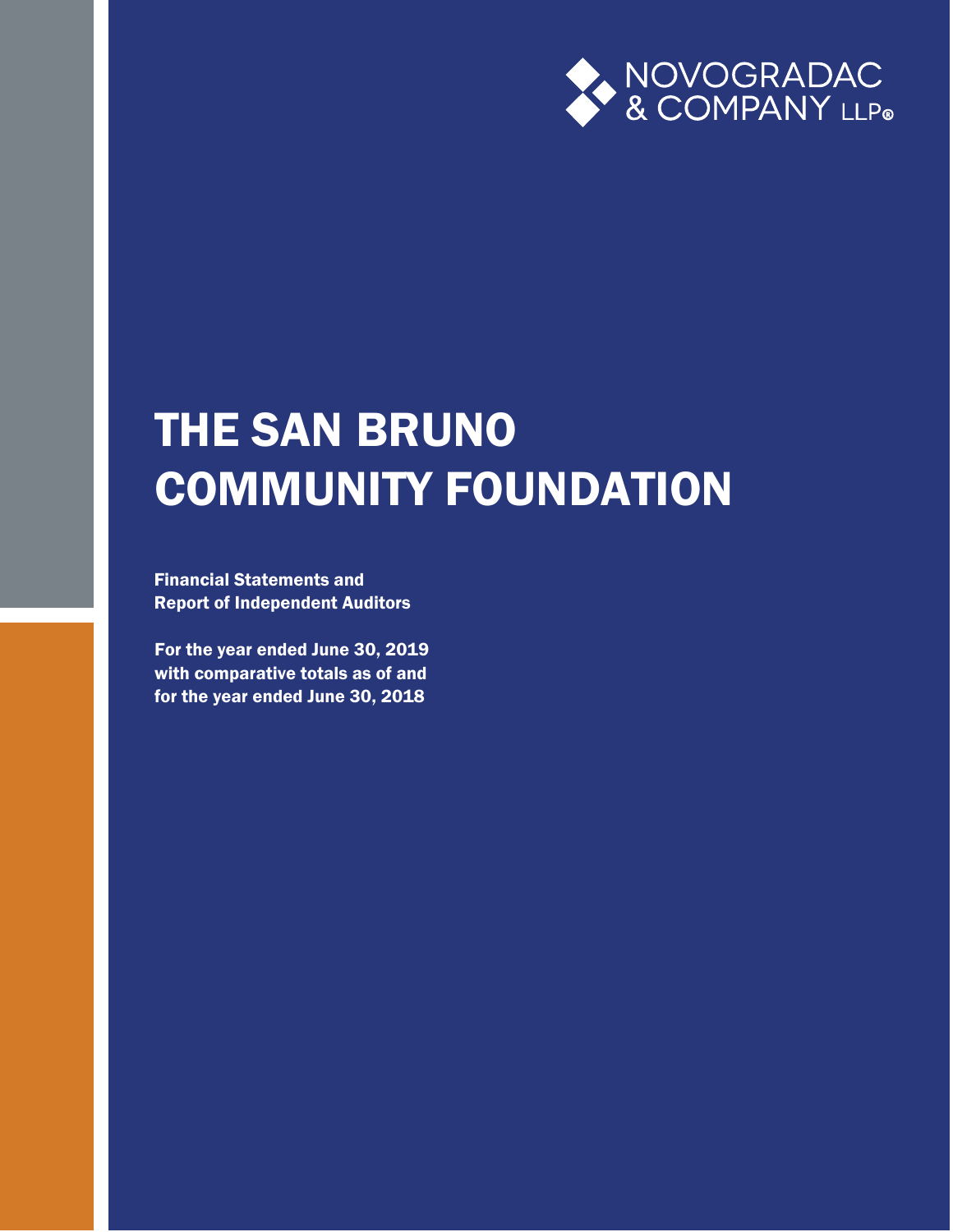#### TABLE OF CONTENTS

|                                                   | Page           |
|---------------------------------------------------|----------------|
| REPORT OF INDEPENDENT AUDITORS                    | $1 - 2$        |
| STATEMENT OF FINANCIAL POSITION                   | 3              |
| STATEMENT OF ACTIVITIES AND CHANGES IN NET ASSETS | $\overline{4}$ |
| STATEMENT OF FUNCTIONAL EXPENSES                  | 5              |
| STATEMENT OF CASH FLOWS                           | 6              |
| NOTES TO FINANCIAL STATEMENTS                     | $7 - 13$       |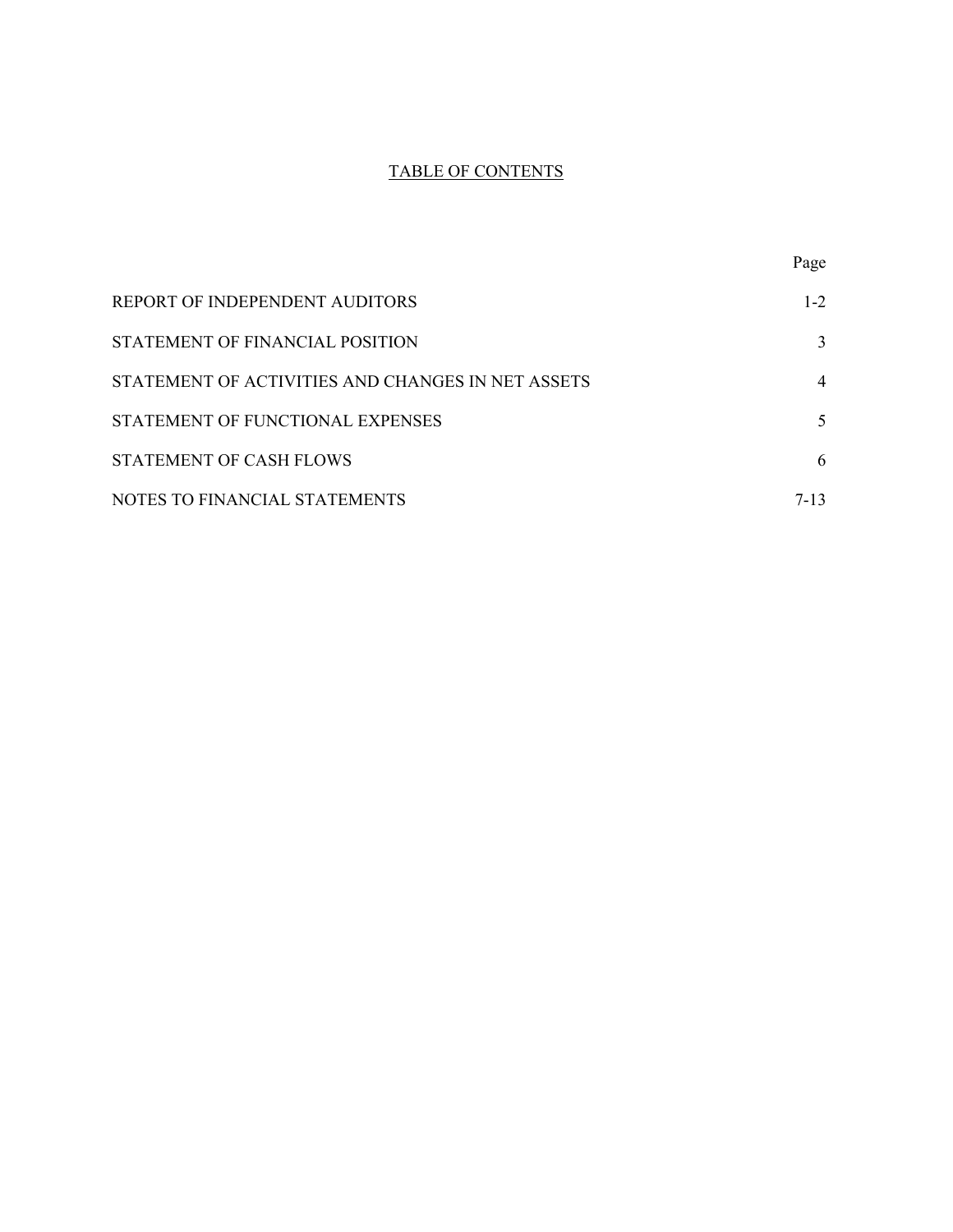

Report of Independent Auditors

To the Board of Directors of The San Bruno Community Foundation:

#### *Report on the Financial Statements*

We have audited the accompanying financial statements of The San Bruno Community Foundation, a California nonprofit corporation, which comprise the statement of financial position as of June 30, 2019, and the related statements of activities and changes in net assets, functional expenses, and cash flows for the year then ended, and the related notes to the financial statements.

#### *Management's Responsibility for the Financial Statements*

Management is responsible for the preparation and fair presentation of these financial statements in accordance with accounting principles generally accepted in the United States of America; this includes the design, implementation, and maintenance of internal control relevant to the preparation and fair presentation of financial statements that are free from material misstatement, whether due to fraud or error.

#### *Auditors' Responsibility*

Our responsibility is to express an opinion on these financial statements based on our audit. We conducted our audit in accordance with auditing standards generally accepted in the United States of America. Those standards require that we plan and perform the audit to obtain reasonable assurance about whether the financial statements are free from material misstatement.

An audit involves performing procedures to obtain audit evidence about the amounts and disclosures in the financial statements. The procedures selected depend on the auditors' judgment, including the assessment of the risks of material misstatement of the financial statements, whether due to fraud or error. In making those risk assessments, the auditors consider internal control relevant to the entity's preparation and fair presentation of the financial statements in order to design audit procedures that are appropriate in the circumstances, but not for the purpose of expressing an opinion on the effectiveness of the entity's internal control. Accordingly, we express no such opinion. An audit also includes evaluating the appropriateness of accounting policies used and the reasonableness of significant accounting estimates made by management, as well as evaluating the overall presentation of the financial statements.

We believe that the audit evidence we have obtained is sufficient and appropriate to provide a basis for our audit opinion.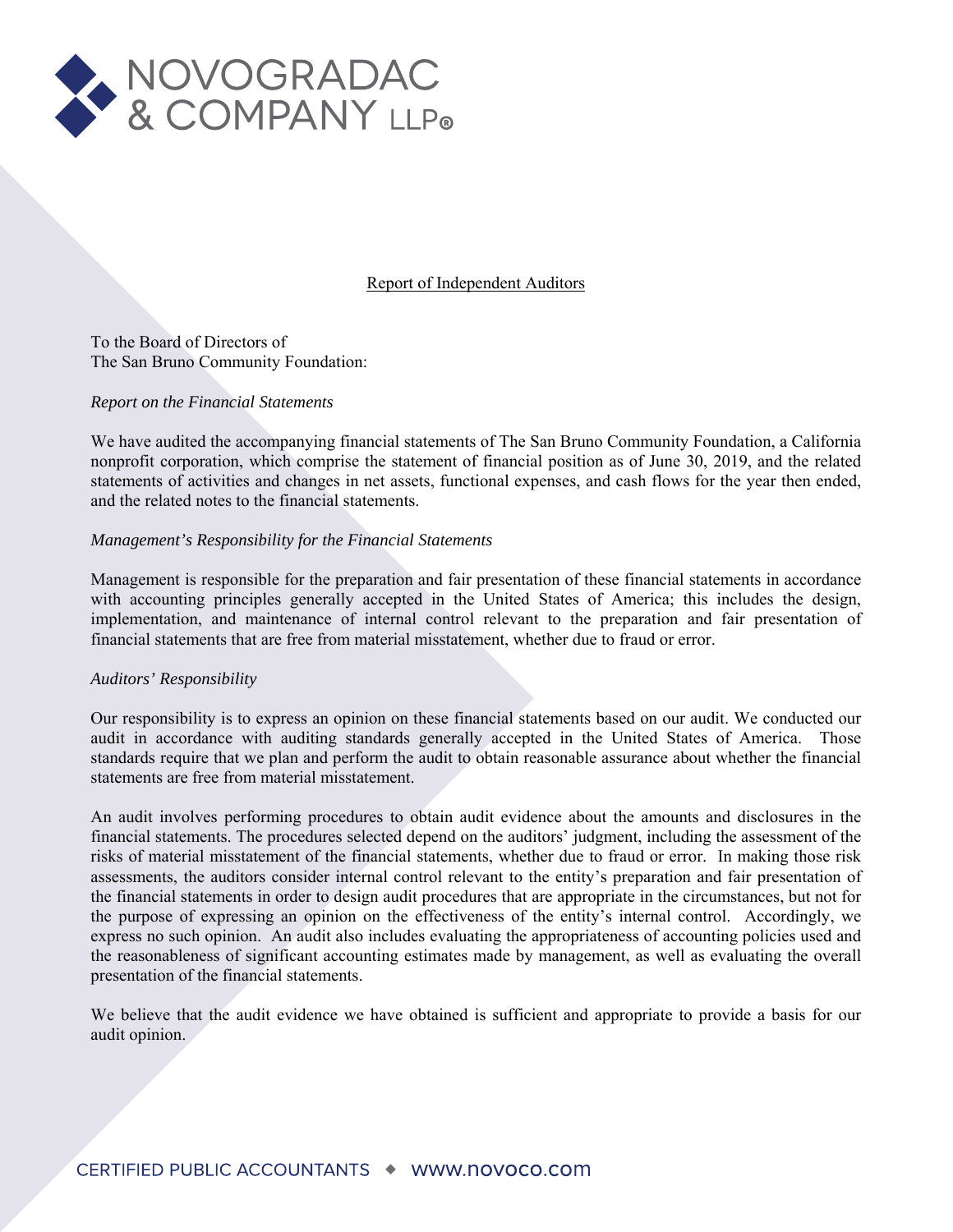#### *Opinion*

In our opinion, the financial statements referred to above present fairly, in all material respects, the financial position of The San Bruno Community Foundation as of June 30, 2019, and the changes in its net assets and its cash flows for the year then ended in accordance with accounting principles generally accepted in the United States of America.

#### *Report on Summarized Comparative Information*

We have previously audited The San Bruno Community Foundation's financial statements for the year ended June 30, 2018, and our report dated October 29, 2018, expressed an unmodified opinion on those audited financial statements. In our opinion, the summarized comparative information presented herein for the year ended June 30, 2018, is consistent, in all material respects, with the audited financial statements from which it has been derived.

#### *Emphasis of Matter*

As discussed in Note 2 to the financial statements, in 2019, The San Bruno Community Foundation adopted ASU 2016-14, *Not-for-Profit Entities (Topic 958): Presentation of Financial Statements of Not-for-Profit Entities*. Our opinion is not modified with respect to that matter.

Novognodac & Company LLP

October 24, 2019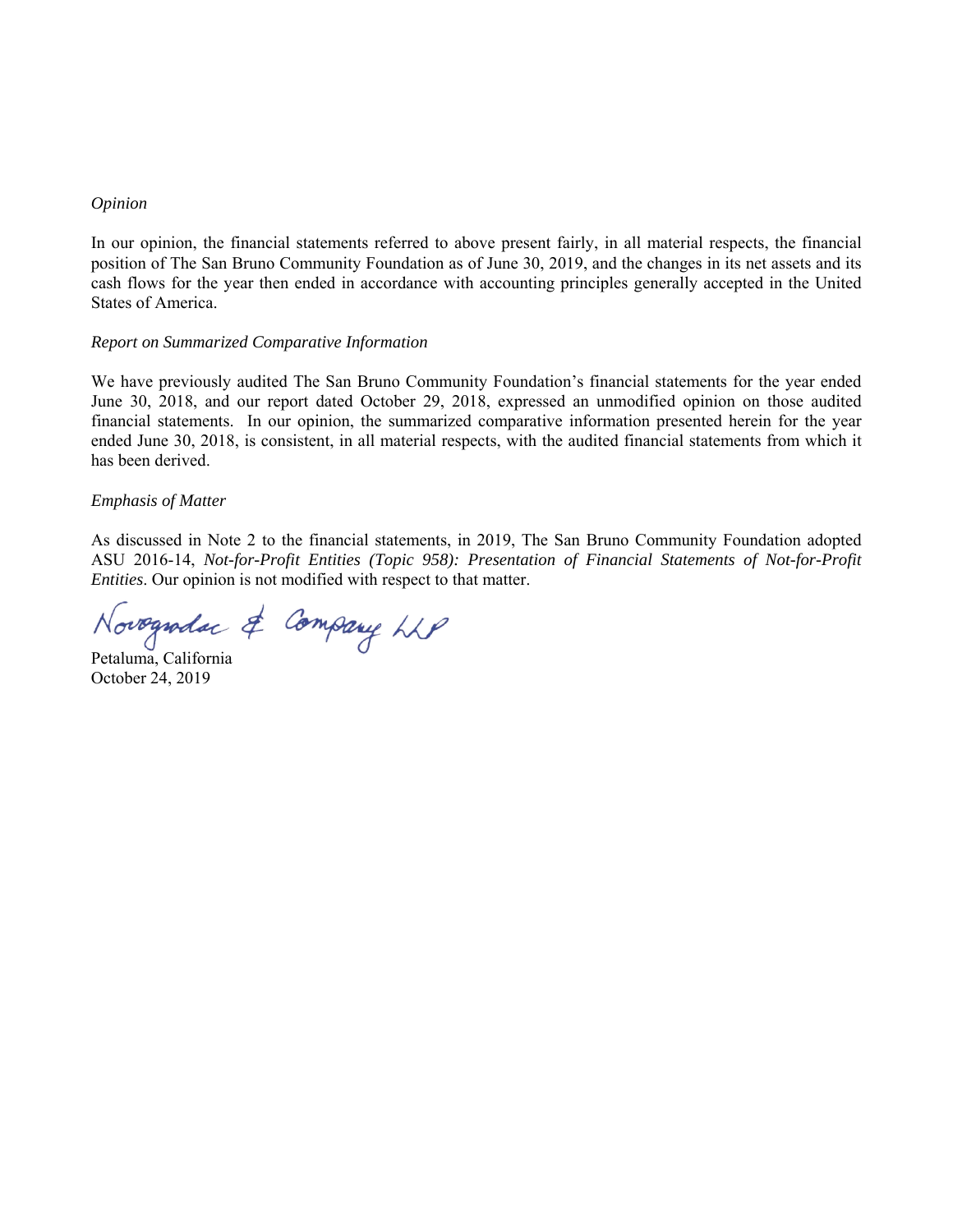#### STATEMENT OF FINANCIAL POSITION

June 30, 2019

with comparative totals as of June 30, 2018

## **ASSETS**

|                                  |                    | 2019       |              | 2018       |
|----------------------------------|--------------------|------------|--------------|------------|
| Cash and cash equivalents        | $\mathbf{\hat{S}}$ | 265,726    | $\mathbf S$  | 530,317    |
| Investments (See Note 4)         |                    | 75,295,912 |              | 73,224,409 |
| Pledges receivable               |                    |            |              | 5,000      |
| Interest receivable              |                    | 3,735      |              | 33,294     |
| Prepaid expenses                 |                    | 15,415     |              | 14,810     |
| Deposits                         |                    | 1,253      |              | 1,253      |
| Total assets                     | \$.                | 75,582,041 | \$           | 73,809,083 |
| <b>LIABILITIES</b>               |                    |            |              |            |
| Accounts payable                 | \$                 | 30,318     | $\mathbb{S}$ | 30,340     |
| Accrued scholarships             |                    | 182,500    |              | 140,000    |
| Accrued grants payable           |                    | 6,321,547  |              | 775,622    |
| <b>Total liabilities</b>         |                    | 6,534,365  |              | 945,962    |
| <b>NET ASSETS</b>                |                    |            |              |            |
| Without donor restriction        |                    |            |              |            |
| Board designated                 |                    | 17,980,690 |              | 17,511,975 |
| Non-designated                   |                    | 50,662,240 |              | 54,950,392 |
| With donor restriction           |                    | 404,746    |              | 400,754    |
| Total net assets                 |                    | 69,047,676 |              | 72,863,121 |
| Total liabilities and net assets | S                  | 75,582,041 | \$           | 73,809,083 |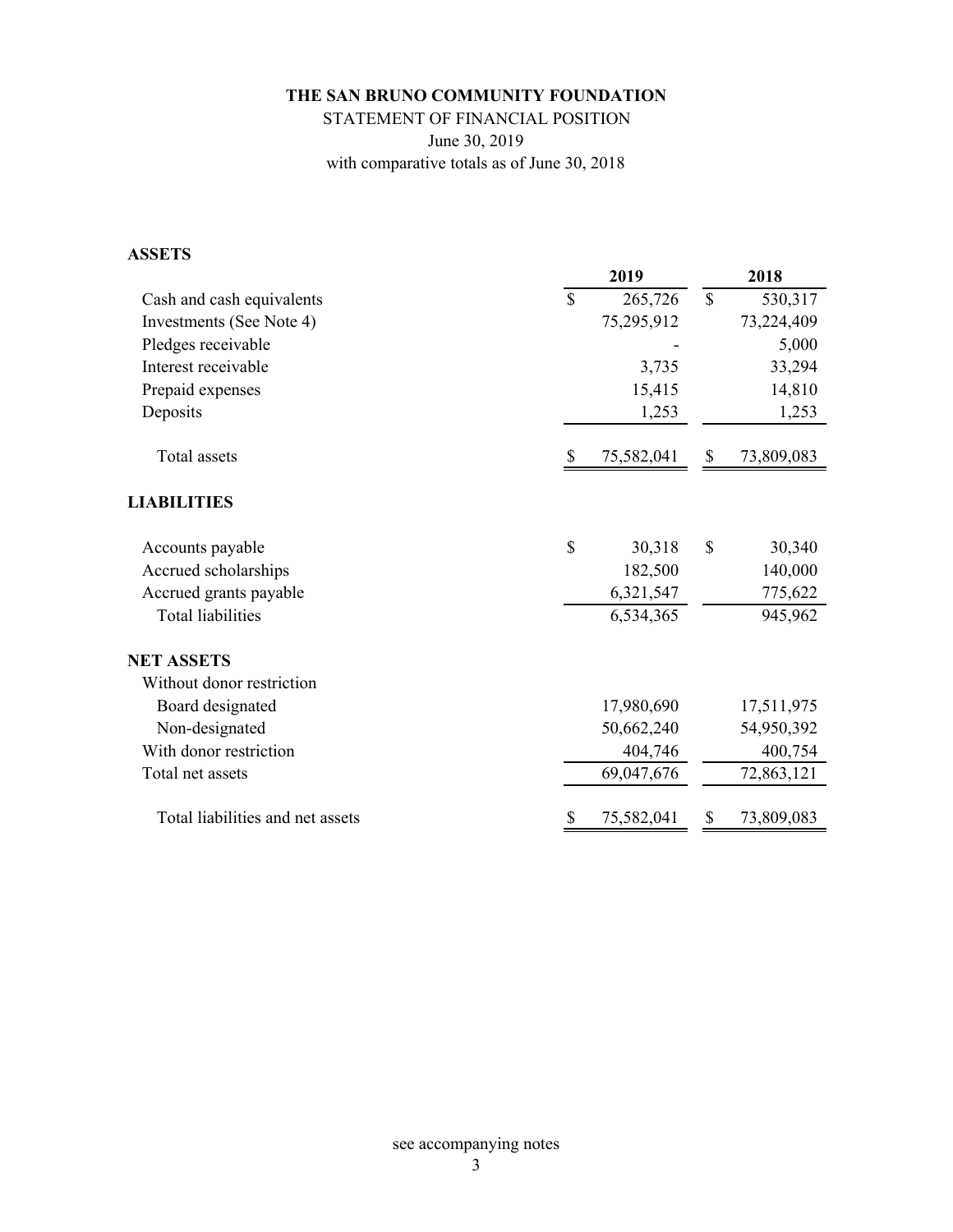#### STATEMENT OF ACTIVITIES AND CHANGES IN NET ASSETS

For the year ended June 30, 2019

with comparative totals for the year ended June 30, 2018

|                                       | 2019                         |                           |               | 2018          |
|---------------------------------------|------------------------------|---------------------------|---------------|---------------|
|                                       | Without donor<br>restriction | With donor<br>restriction | Total         | Total         |
| REVENUE AND OTHER SUPPORT             |                              |                           |               |               |
| Restricted donations                  | \$                           | S<br>121,492              | \$<br>121,492 | \$<br>647,754 |
| Investment return, net                | 3,482,240                    |                           | 3,482,240     | 2,477,010     |
| Miscellaneous income                  | 177,638                      |                           | 177,638       | 2,000         |
| Net assets released from restrictions | 117,500                      | (117,500)                 |               |               |
| Total revenue and other support       | 3,777,378                    | 3,992                     | 3,781,370     | 3,126,764     |
| <b>EXPENSES</b>                       |                              |                           |               |               |
| Program expense                       | 7,447,899                    |                           | 7,447,899     | 1,671,834     |
| Management and general                | 148,916                      |                           | 148,916       | 144,814       |
| Total expenses                        | 7,596,815                    |                           | 7,596,815     | 1,816,648     |
| <b>CHANGE IN NET ASSETS</b>           | (3,819,437)                  | 3,992                     | (3,815,445)   | 1,310,116     |
| NET ASSETS AT BEGINNING OF YEAR       | 72,462,367                   | 400,754                   | 72,863,121    | 71,553,005    |
| NET ASSETS AT END OF YEAR             | 68,642,930<br>S              | 404,746<br>S              | 69,047,676    | 72,863,121    |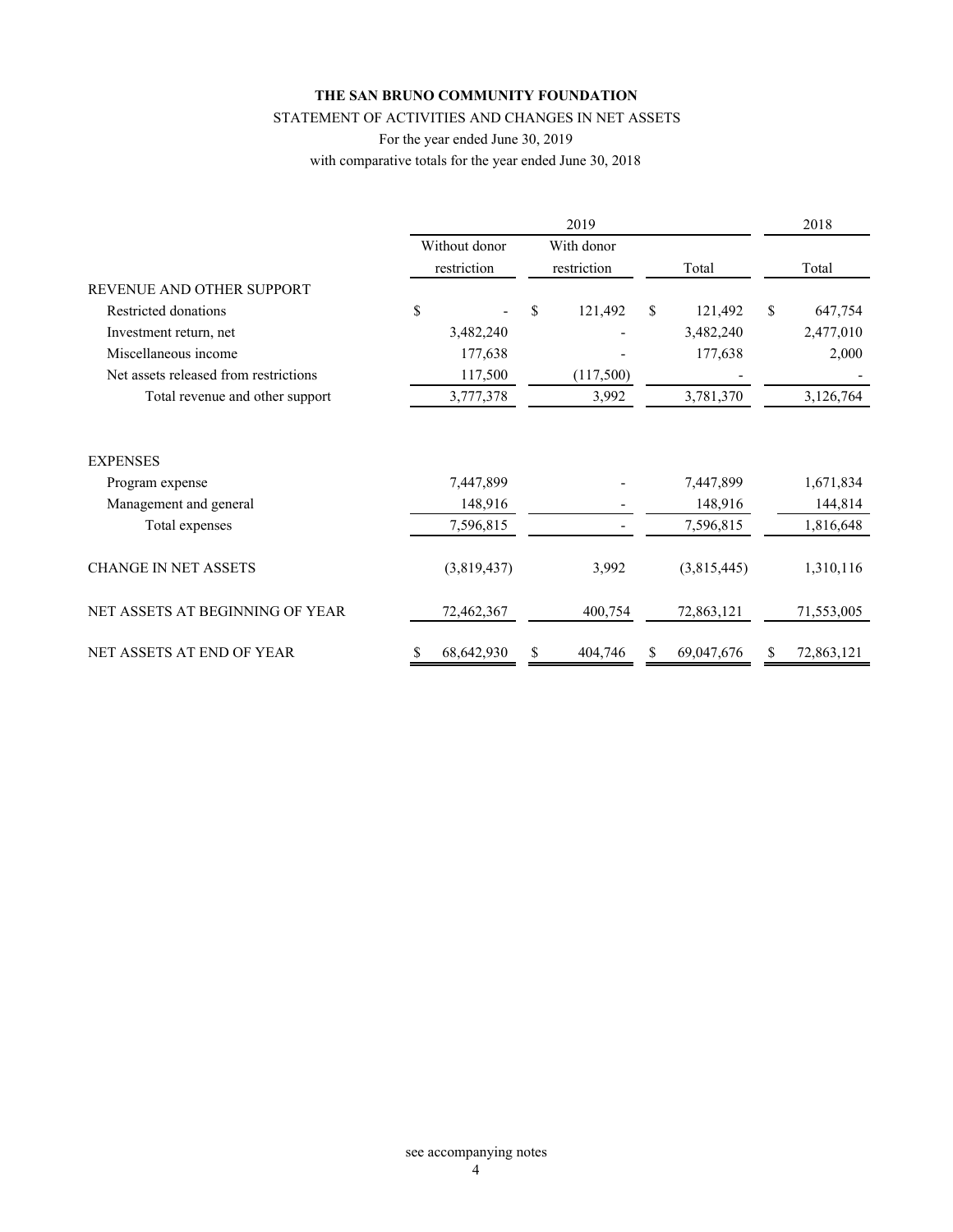### STATEMENT OF FUNCTIONAL EXPENSES with comparative totals for the year ended June 30, 2018 For the year ended June 30, 2019

|                                  |             |                  |             | Management  |              |           | 2018            |
|----------------------------------|-------------|------------------|-------------|-------------|--------------|-----------|-----------------|
|                                  |             | Program Services |             | and General |              | Total     | Total           |
| PERSONNEL EXPENSES               |             |                  |             |             |              |           |                 |
| Salaries and wages               | $\mathbf S$ | 122,779          | $\mathbf S$ | 66,112      | $\mathbb{S}$ | 188,891   | \$<br>183,389   |
| Payroll taxes and benefits       |             | 20,375           |             | 10,970      |              | 31,345    | 31,179          |
| Total personnel expenses         |             | 143,154          |             | 77,082      |              | 220,236   | 214,568         |
| <b>OTHER EXPENSES</b>            |             |                  |             |             |              |           |                 |
| Scholarships                     |             | 120,000          |             |             |              | 120,000   | 120,000         |
| Grants                           |             | 7,101,888        |             |             |              | 7,101,888 | 1,323,900       |
| Rent                             |             | 9,527            |             | 5,130       |              | 14,657    | 14,104          |
| Insurance                        |             |                  |             | 17,705      |              | 17,705    | 17,853          |
| Telecommunications               |             | 1,183            |             | 637         |              | 1,820     | 1,816           |
| Postage and shipping             |             | 1,264            |             | 680         |              | 1,944     | 1,804           |
| Marketing and communications     |             | 9,379            |             | 2,128       |              | 11,507    | 10,079          |
| Office supplies                  |             | 652              |             | 981         |              | 1,633     | 1,802           |
| Legal fees                       |             | 15,639           |             | 10,071      |              | 25,710    | 30,126          |
| Accounting and payroll fees      |             |                  |             | 28,991      |              | 28,991    | 30,180          |
| Other professional services      |             | 45,077           |             | 2,275       |              | 47,352    | 46,278          |
| Travel, meetings and conferences |             | 136              |             | 2,032       |              | 2,168     | 2,864           |
| Miscellaneous                    |             |                  |             | 1,204       |              | 1,204     | 1,274           |
| Total other expenses             |             | 7,304,745        |             | 71,834      |              | 7,376,579 | 1,602,080       |
| <b>TOTAL EXPENSES</b>            |             | 7,447,899        | \$          | 148,916     |              | 7,596,815 | \$<br>1,816,648 |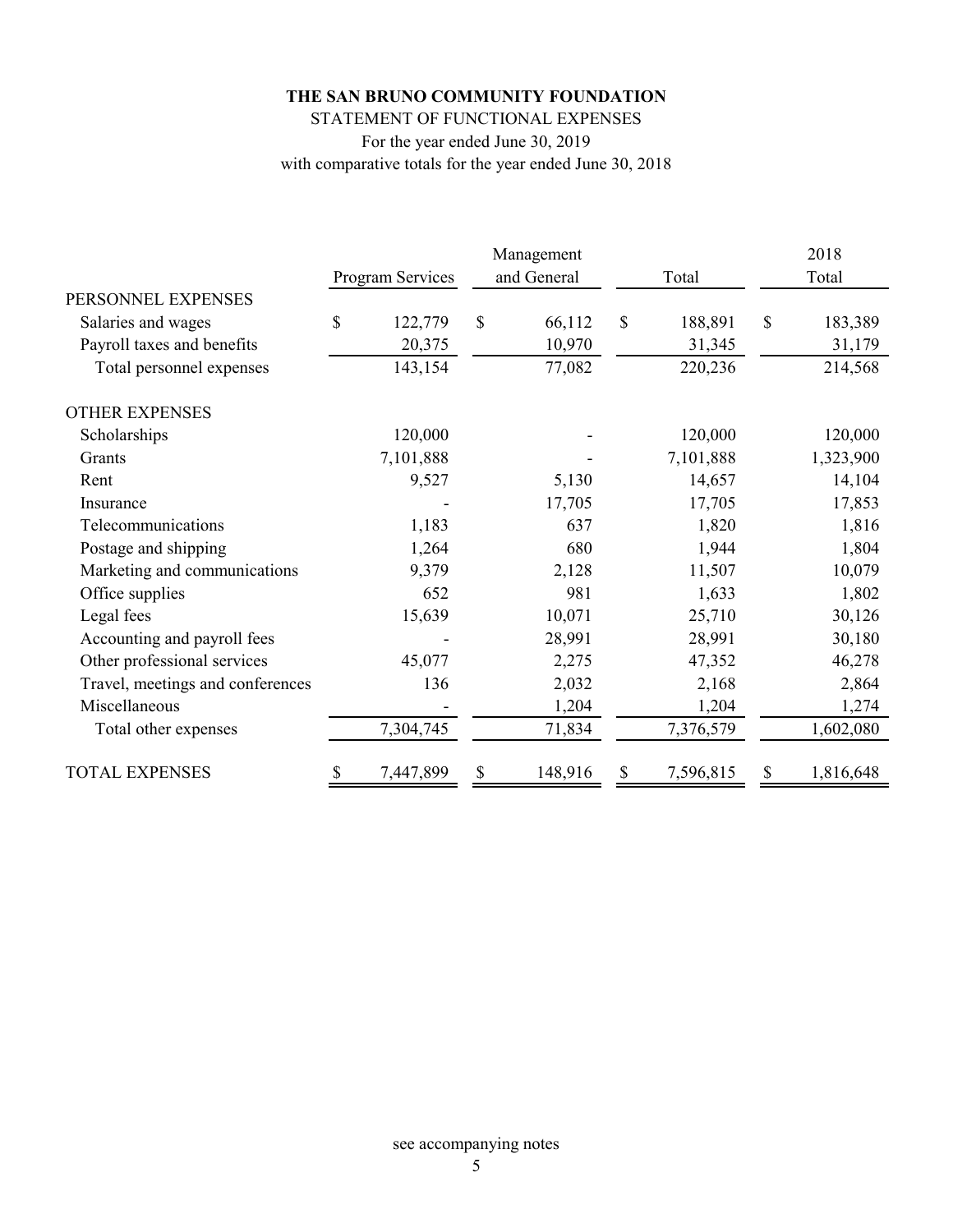STATEMENT OF CASH FLOWS

For the year ended June 30, 2019

with comparative totals for the year ended June 30, 2018

|                                                      | 2019              | 2018            |
|------------------------------------------------------|-------------------|-----------------|
| CASH FLOWS FROM OPERATING ACTIVITIES                 |                   |                 |
| Change in net assets                                 | \$<br>(3,815,445) | \$<br>1,310,116 |
| Adjustments to reconcile change in net assets to     |                   |                 |
| net cash provided by operating activities:           |                   |                 |
| Net realized/unrealized gain on investments          | (1,633,995)       | (862, 459)      |
| (Decrease) increase in assets:                       |                   |                 |
| Pledges receivable                                   | 5,000             | (5,000)         |
| Interest receivable                                  | 29,559            | 9,338           |
| Prepaid expenses                                     | (605)             | (6,101)         |
| Increase (decrease) in liabilities:                  |                   |                 |
| Accounts payable                                     | (22)              | 6,895           |
| Accrued scholarships                                 | 42,500            |                 |
| Accrued grants payable                               | 5,545,925         | 278,060         |
| Net cash provided by operating activities            | 172,917           | 730,849         |
| CASH FLOWS FROM INVESTING ACTIVITIES                 |                   |                 |
| Withdrawal from deposits                             |                   | 82              |
| Purchases of securities                              | (437,508)         | (461, 071)      |
| Net cash used in investing activities                | (437,508)         | (460,989)       |
| Net (decrease) increase in cash and cash equivalents | (264, 591)        | 269,860         |
| Cash and cash equivalents at beginning of year       | 530,317           | 260,457         |
| Cash and cash equivalents at end of year             | \$<br>265,726     | \$<br>530,317   |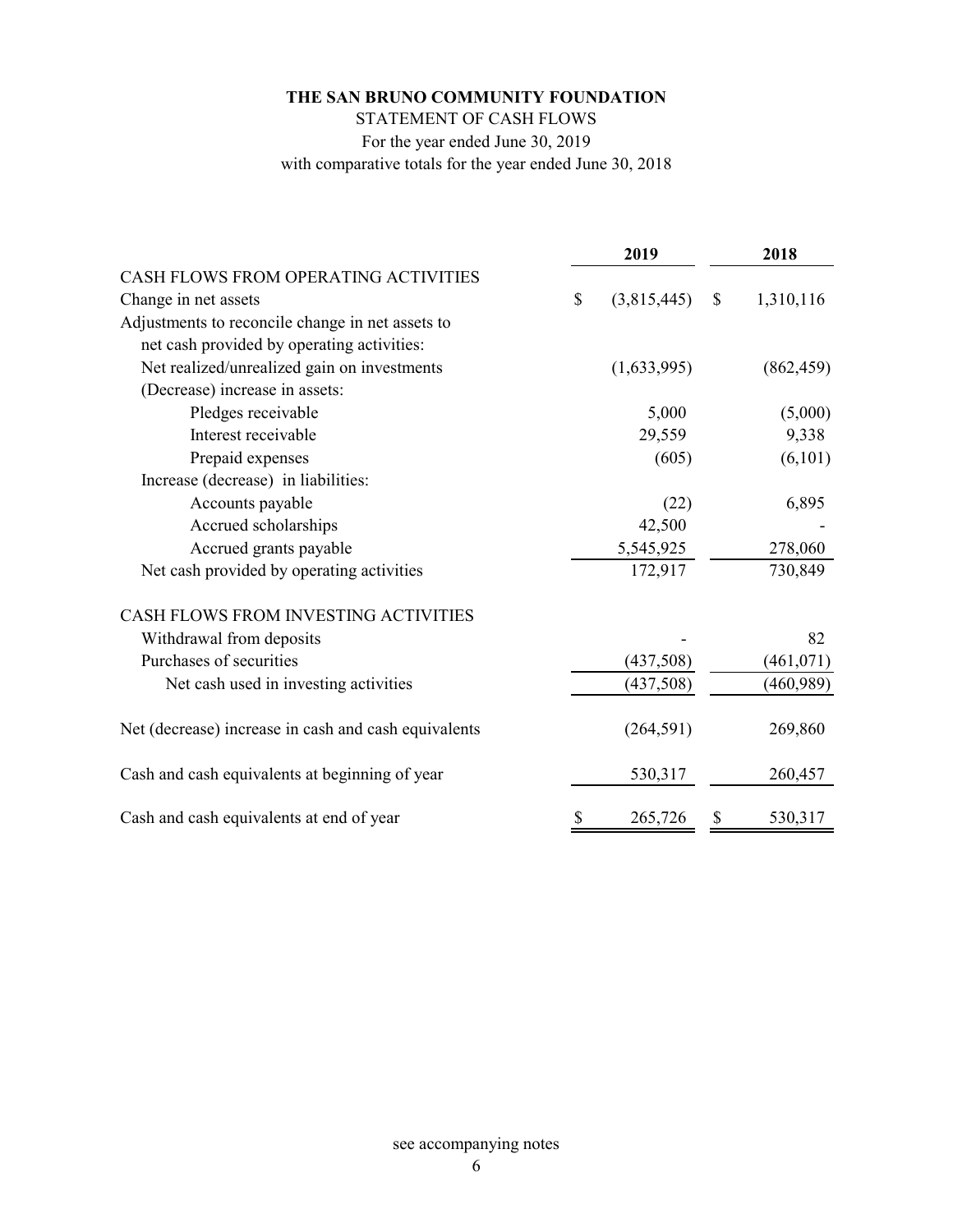#### **THE SAN BRUNO COMMUNITY FOUNDATION**  Notes to Financial Statements June 30, 2019 with comparative totals as of and for the year ended June 30, 2018

#### 1. Organization

The San Bruno Community Foundation (the "Foundation"), a California nonprofit corporation, was organized in 2013 as a public benefit  $501(c)(3)$  nonprofit corporation and has been determined to be a Type I supporting organization under Section 509(a)(3) of the Internal Revenue Code ("IRC"). Pursuant to the settlement agreement dated March 12, 2012, between Pacific Gas & Electric Company ("PG&E") and the City of San Bruno (the "City"), both parties agreed to resolve and settle all claims arising out of the September 9, 2010 pipeline incident (the "Settlement Agreement"). The terms required PG&E to contribute a total of \$70 million to the City, which comprised of 1) five vacant plots of land in the Glenview (Crestmoor) neighborhood, which had a total fair market value of \$1,250,000 and 2) \$68,750,000 in cash, to transfer to a tax-exempt, nonprofit public purpose entity. Hence, the Foundation was created from the Settlement Agreement. The Foundation engages primarily in the administration of PG&E restitution funds and building community partnerships.

The Foundation's goals serve the San Bruno community by investing in projects, programs, services, and facilities that have significant and lasting benefits. Through making grants, leveraging partnerships, and taking advantage of other resources, the Foundation assists and enables the community to maximize shared investments and realize their subsequent enhancements and benefits.

#### 2. Summary of significant accounting policies

#### Basis of accounting

The Foundation prepares its financial statements on the accrual basis of accounting consistent with accounting principles generally accepted in the United States of America. The Foundation's year end for tax and financial reporting purposes is June 30.

#### Basis of presentation

The Foundation is required to report information regarding its financial position and activities according to the following net asset classifications:

#### *Net Assets without donor restrictions:*

Net assets available for use in general operations and not subject to donor restrictions. The Foundation's governing board has designated, from net assets without donor restriction, long-term funds held in the quasi-endowment pool.

#### *Net assets with donor restrictions*:

Net assets subject to stipulations imposed by donors and grantors. Some donor restrictions are temporary in nature, which will be met by actions of the Foundation or by the passage of time. Other donor restrictions are perpetual in nature, whereby the donor has stipulated the funds be maintained in perpetuity.

#### Prior period comparison

 The financial statements include certain prior-period summarized comparative information in total but not by net asset class. Such information does not include sufficient detail to constitute a presentation in accordance with generally accepted accounting principles. Accordingly, such information should be read in conjunction with the Foundation's financial statements for the year ended June 30, 2018, from which the summarized information was derived.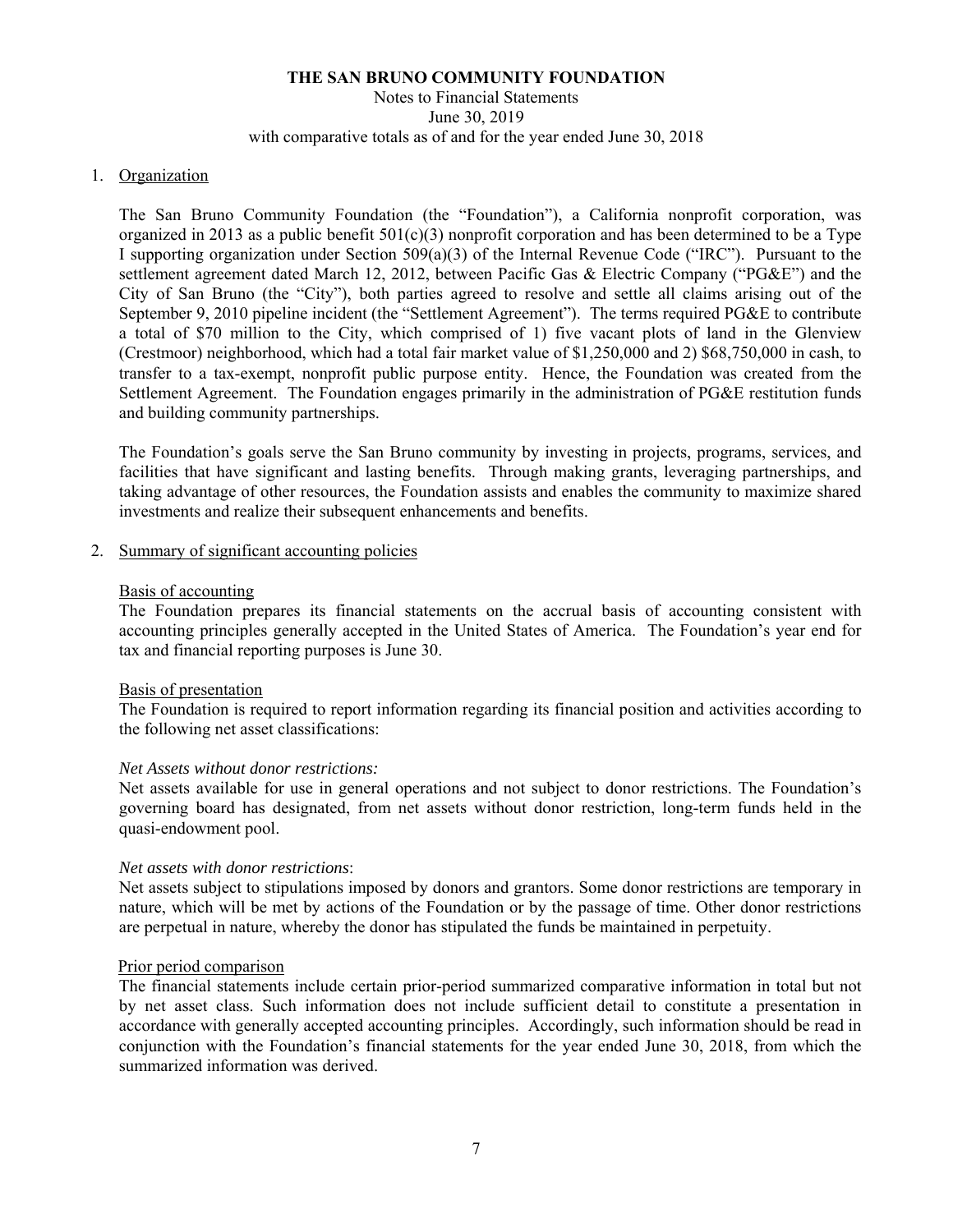# Notes to Financial Statements

June 30, 2019

with comparative totals as of and for the year ended June 30, 2018

#### 2. Summary of significant accounting policies (continued)

#### Estimates

The preparation of financial statements in accordance with accounting principles generally accepted in the United States of America requires management to make estimates and assumptions that affect the amounts reported in the financial statements and accompanying notes. Actual results could differ from those estimates.

#### Cash and cash equivalents

Cash and cash equivalents include all cash balances on deposit with financial institutions and highly liquid investments with a maturity of three months or less at the date of acquisition. As of June 30, 2019 and 2018, cash and cash equivalents consist of the following:

|                                 | 2019    | 2018    |
|---------------------------------|---------|---------|
| Cash - operating                | 206.332 | 513,818 |
| Liquidity fund cash             | 59.394  | 16.499  |
| Total cash and cash equivalents | 265,726 | 530.317 |

#### Concentration of credit risk

Financial instruments that potentially subject the Foundation to concentrations of credit risk consist principally of temporary cash investments. The Foundation places its temporary cash investments with high credit quality financial institutions and, by policy, limits the amount of credit exposed to any one financial institution. The Foundation has not experienced any losses in such accounts.

#### Investments

The Foundation carries investments in various investment pools with readily determinable fair values and all investments are stated at their fair values in the Statement of Financial Position. Unrealized gains and losses are included in the change in net assets in the accompanying Statement of Activities and Changes in Net Assets.

#### Accounts receivable

Management considers receivables to be fully collectible. If amounts become uncollectible, they are charged to operations in the period in which that determination is made. Accounting principles generally accepted in the United States of America require that the allowance method be used to recognize bad debts; however, the effect of using the direct write-off method is not materially different from the results that would have been obtained under the allowance method.

#### Fair value measurements

The Foundation applies the accounting provisions related to fair value measurements. These provisions define fair value as the price that would be received to sell an asset or paid to transfer a liability in an orderly transaction between market participants at the measurement date, establish a hierarchy that prioritizes the information used in developing fair value estimates and require disclosure of fair value measurements by level within the fair value hierarchy. The hierarchy gives the highest priority to quoted prices in active markets (Level 1 measurements) and the lowest priority to unobservable data (Level 3 measurements), such as the reporting entity's own data. These provisions also provide valuation techniques, such as the market approach (comparable market prices), the income approach (present value of future income or cash flows) and the cost approach (cost to replace the service capacity of an asset or replacement cost).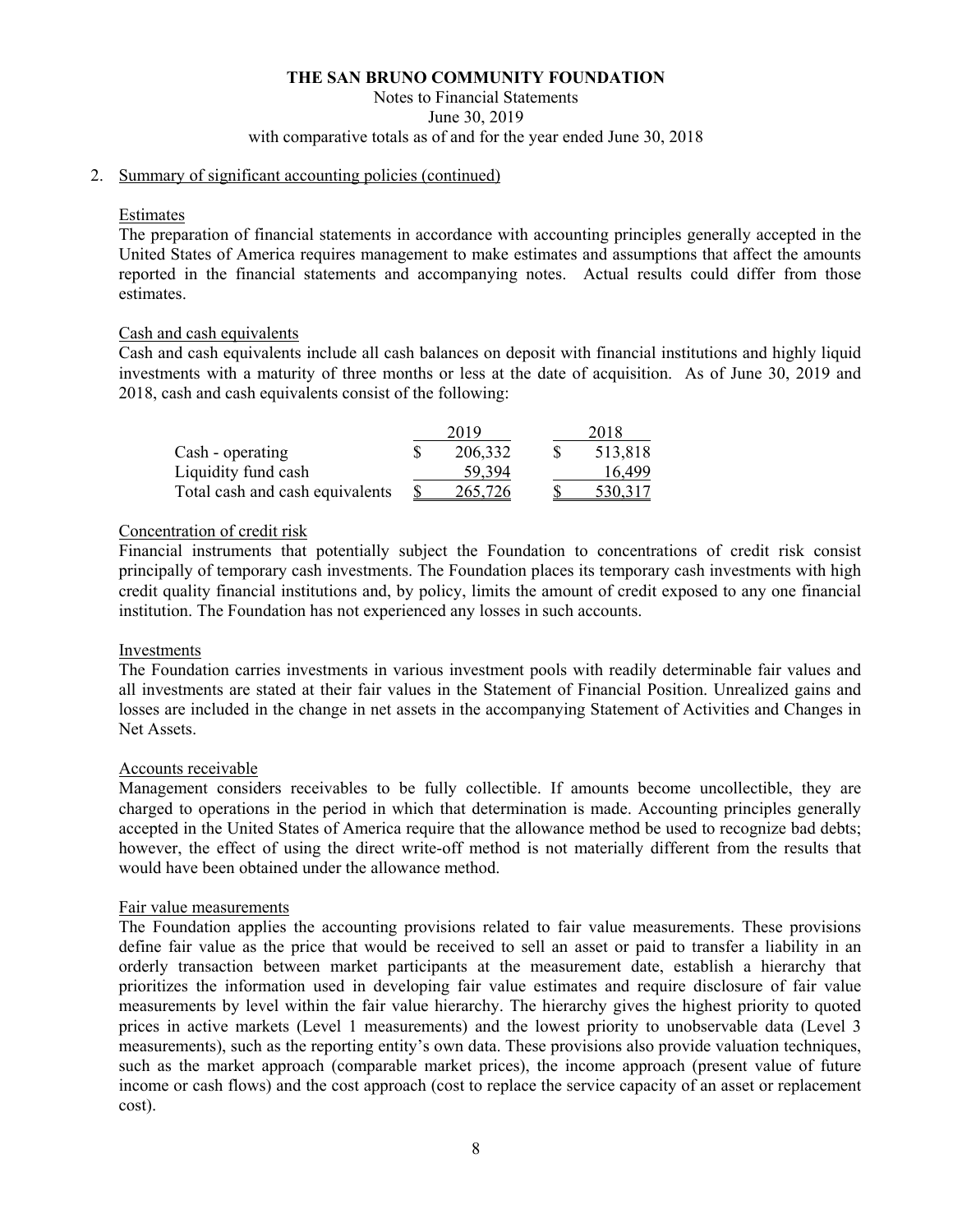#### **THE SAN BRUNO COMMUNITY FOUNDATION**  Notes to Financial Statements June 30, 2019 with comparative totals as of and for the year ended June 30, 2018

#### 2. Summary of significant accounting policies (continued)

A financial instrument's categorization within the valuation hierarchy is based upon the lowest level of input that is significant to the fair value measurement. The three levels of valuation hierarchy are defined as follows:

- *Level 1*: Observable inputs such as quoted prices (unadjusted) for identical assets or liabilities in active markets.
- *Level 2*: Inputs other than quoted prices for similar assets and liabilities in active markets, and inputs that are observable for the asset or liability, either directly or indirectly, for substantially the full term of the financial instrument.
- *Level 3*: Unobservable inputs that reflect the Foundation's own assumptions.

The following tables present the Foundation's assets that are measured and recognized at fair value on a recurring basis classified under the appropriate level of the fair value hierarchy as of June 30, 2019 and 2018:

|                      |            |               | June 30, 2019 |         |                  |
|----------------------|------------|---------------|---------------|---------|------------------|
|                      |            |               |               |         | Fair Value       |
|                      |            | Level 1       | Level 2       | Level 3 | Measurements     |
| Assets               |            |               |               |         |                  |
| Liquidity pool       | 10,532,470 | S             |               | \$      | \$<br>10,532,470 |
| Strategic pool       | 46,782,752 |               |               |         | 46,782,752       |
| Quasi-endowment pool | 17,980,690 |               |               |         | 17,980,690       |
| Total assets         | 75,295,912 |               |               |         | 75,295,912       |
|                      |            |               | June 30, 2018 |         |                  |
|                      |            |               |               |         | Fair Value       |
|                      |            | Level 1       | Level 2       | Level 3 | Measurements     |
| Assets               |            |               |               |         |                  |
| Liquidity pool       | \$         | \$<br>339,226 |               | \$      | \$<br>339,226    |
| Strategic pool       | 55,373,208 |               |               |         | 55,373,208       |
| Quasi-endowment pool | 17,511,975 |               |               |         | 17,511,975       |
| Total assets         | 73,224,409 | \$            |               | \$      | 73,224,409       |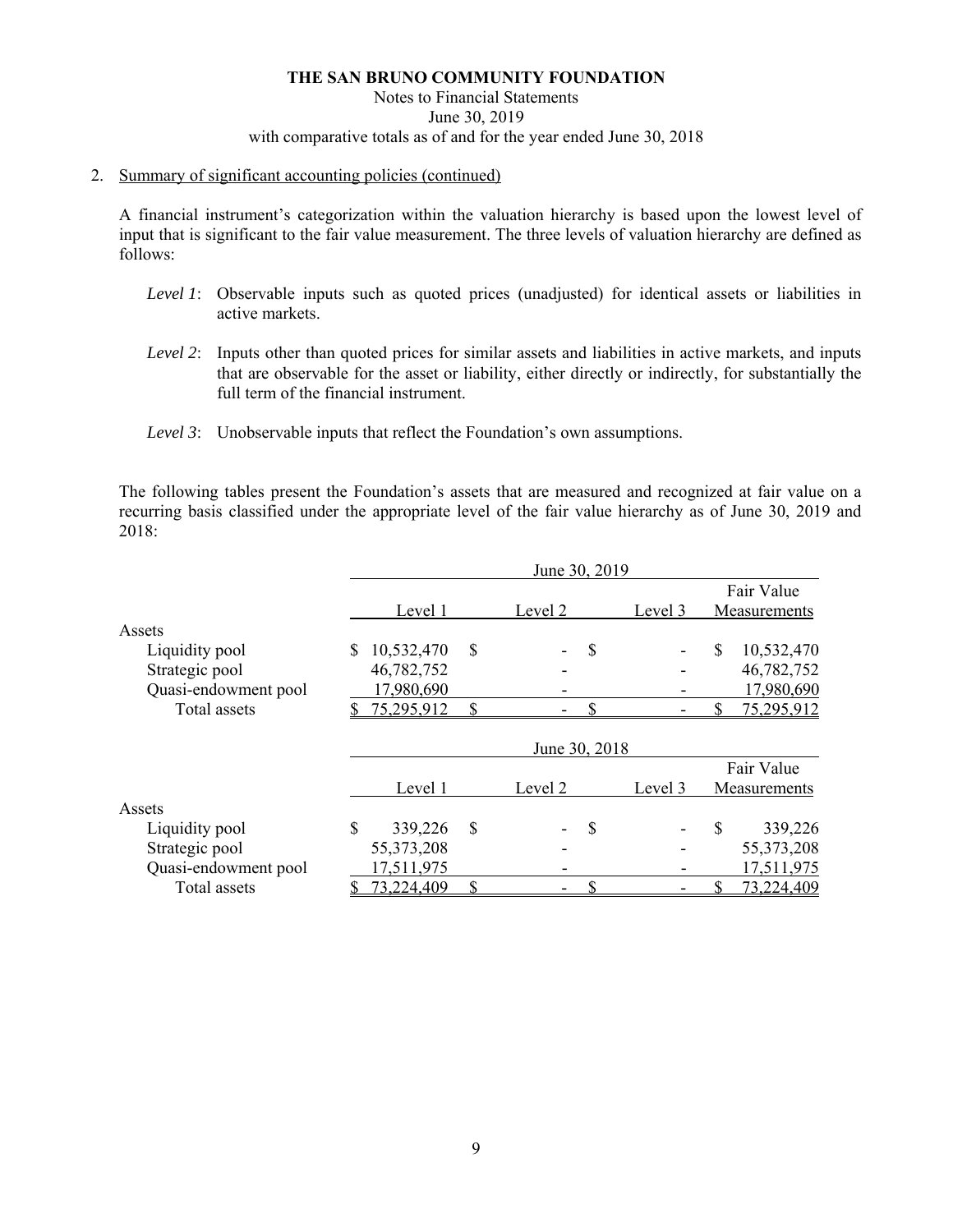#### Notes to Financial Statements June 30, 2019 with comparative totals as of and for the year ended June 30, 2018

#### 2. Summary of significant accounting policies (continued)

#### Income taxes

The Foundation is a not-for-profit corporation under Section  $501(c)(3)$  of the IRC and Section 23701(d) of the California Revenue and Taxation Code and therefore, is generally exempt from both federal and state income taxes, except on net income derived from unrelated business activities.

The preparation of financial statements in accordance with accounting principles generally accepted in the United States of America requires the Foundation to report information regarding its exposure to various tax positions taken. Management has determined whether any tax positions have met the recognition threshold and has measured its exposure to those tax positions. Management believes that the Foundation has adequately addressed all relevant tax positions and that there are no unrecorded tax liabilities. Federal tax authorities generally have the right to examine and audit the previous three years of tax returns filed. California tax authorities generally have the right to examine and audit the previous four years of tax returns filed. Any interest or penalties assessed to the Foundation are recorded in operating expenses. No interest or penalties from federal or state tax authorities were recorded in the accompanying financial statements.

#### Miscellaneous income

Miscellaneous income consists mostly of prior year grant and scholarship expenses that were written off as the actual amount due was less than the amount originally recorded. For the years ended June 30, 2019 and 2018, miscellaneous income was \$177,638 and \$2,000, respectively.

#### Scholarships expense

The Foundation offers three types of scholarships, which are defined as follows:

- 1. \$5,000 each year for four years, totaling \$20,000, for a high school student to attend a 4-year college.
- 2. \$2,500 each year for two years, totaling \$5,000, for a high school student to attend a 2-year community college.
- 3. \$5,000 each year for two years, totaling \$10,000, for a community college student who transfers to a 4 year college.

Members of the San Bruno community are eligible to apply for a scholarship. Scholarships are recognized when they have been awarded. Recipients are required to renew their scholarships for each year by submitting proof of full time enrollment for the following fall and certification of status as a student in good standing, by June 1 of each year. For each of the years ended June 30, 2019 and 2018, scholarship expense was \$120,000. As of June 30, 2019 and 2018, accrued scholarships payable was \$182,500 and \$140,000, respectively.

#### Grant expense

Grants are recognized when they are approved by the board, all significant conditions are met, all due diligence has been completed, and grant agreements have been executed. Grant refunds are recorded as a reduction of grant expense if the refund or notice of refund is received in the same fiscal year as the grant was expensed. For the years ended June 30, 2019 and 2018, grant expense was \$7,101,888 and \$1,323,900, respectively. As of June 30, 2019 and 2018, accrued grants payable was \$6,321,547 and \$775,622, respectively.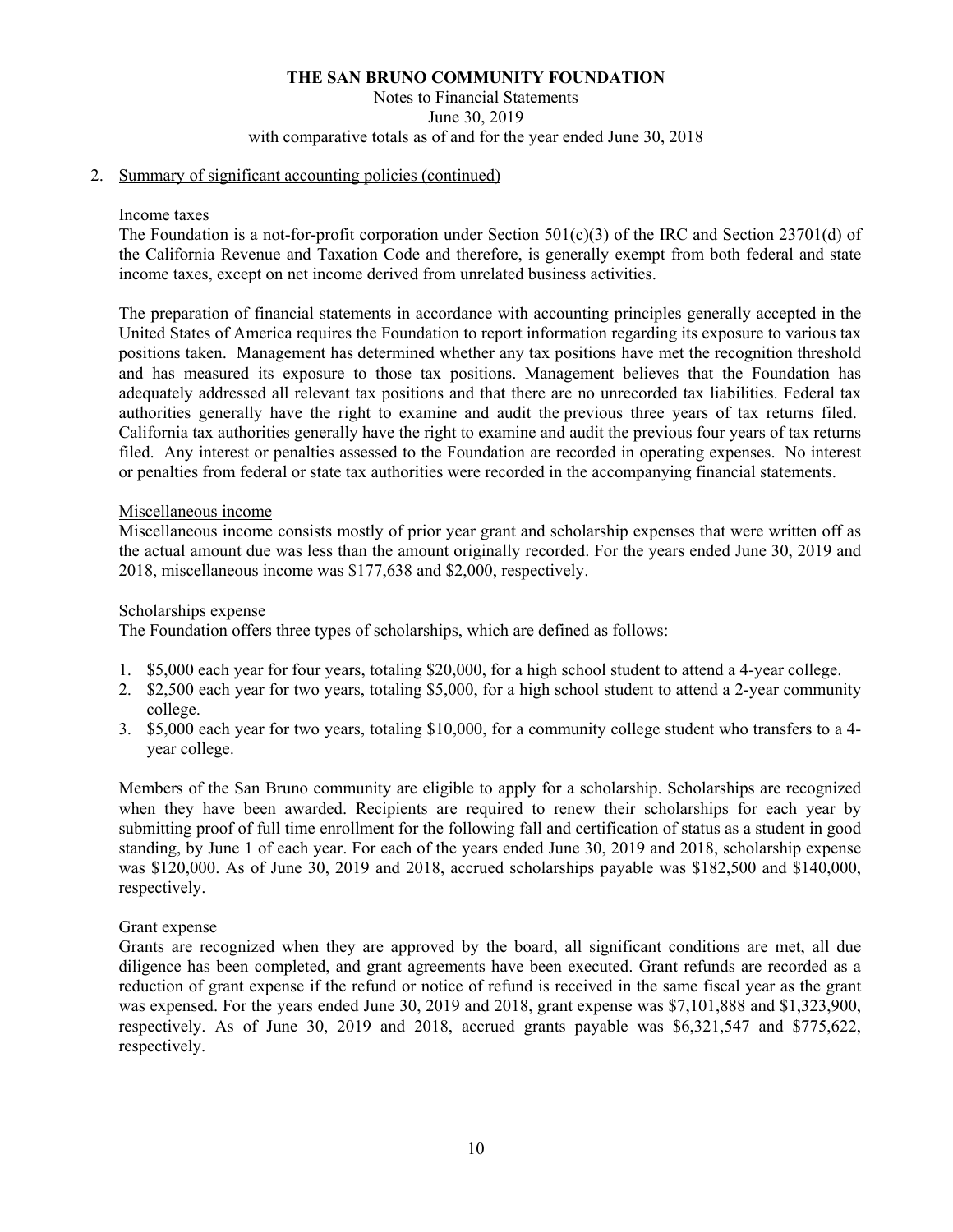#### Notes to Financial Statements June 30, 2019 with comparative totals as of and for the year ended June 30, 2018

#### 2. Summary of significant accounting policies (continued)

#### Functional allocation of expenses

The Statement of Functional Expenses reports expenses by both natural and functional classification. Certain categories of expenses are attributed to more than one program or supporting function. Therefore, expenses require allocation on a reasonable basis that is consistently applied. Costs are directly applied to the related program or supporting service category when identifiable and possible. Other expenses have been allocated to programs and management and general based on estimates of time and effort.

#### Change in accounting principle

During 2019, the Foundation adopted the provisions of ASU 2016-14, *Not-for-Profit Entities (Topic 958): Presentation of Financial Statements of Not-for Profit Entities*. This change had no impact on the total change in net assets for 2018. The update addresses the complexity and understandability of net asset classification, information provided about expenses and investment return. The Foundation has adjusted the presentation of these financial statements accordingly. The change in presentation has been applied retrospectively to all periods presented.

#### Subsequent events

Subsequent events have been evaluated through October 24, 2019, which is the date the financial statements were available to be issued, and there are no subsequent events requiring disclosure.

#### 3. Liquidity and availability of financial assets

The following represents the Foundation's financial assets as of June 30:

| Financial assets at year end:                           | 2019         | 2018          |
|---------------------------------------------------------|--------------|---------------|
| Cash and cash equivalents                               | S<br>265,726 | \$<br>530,317 |
| Contributions receivable                                |              | 5,000         |
| Investments                                             | 75,295,912   | 73,224,409    |
| Total financial assets                                  | 75,561,638   | 73,759,726    |
| Less amounts not available due to:                      |              |               |
| Net assets with donor restrictions                      | 404,746      | 400,754       |
| Board designated quasi-endowment fund                   | 17,980,690   | 17,511,975    |
| Grants payable                                          | 6,321,547    | 775,622       |
| Scholarship payable                                     | 182,500      | 140,000       |
|                                                         | 24,889,483   | 18,828,351    |
| Financial assets available to meet general expenditures |              |               |
| over the next twelve months                             | 50.672.15    | 54.931.       |

The Foundation's goal is generally to maintain financial assets to meet its operating and budgeted needs. As part of its liquidity plan, excess cash is invested in short-term investments, including mutual funds.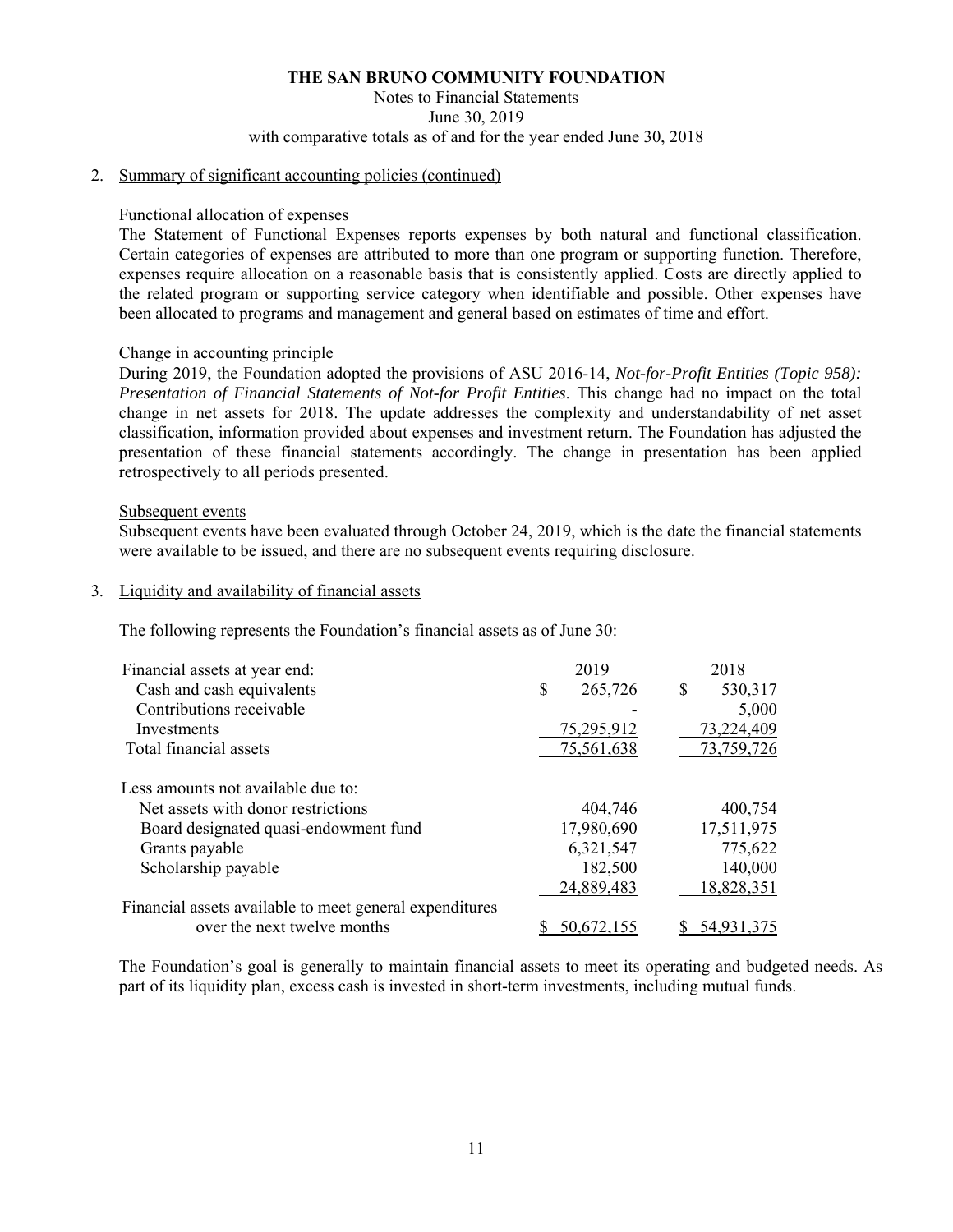# Notes to Financial Statements

June 30, 2019

#### with comparative totals as of and for the year ended June 30, 2018

#### 4. Investments

Securities are stated at current market value and consist of the following as of June 30, 2019 and 2018:

|                      |     |            | 2019             |
|----------------------|-----|------------|------------------|
|                      |     | Cost       | Market Value     |
| Liquidity pool       |     | 10,515,628 | \$<br>10,532,470 |
| Strategic pool       |     | 45,022,465 | 46,782,752       |
| Quasi-endowment pool |     | 16,188,750 | 17,980,690       |
| Total securities     |     | 71,726,843 | \$75,295,912     |
|                      |     |            |                  |
|                      |     |            | 2018             |
|                      |     | Cost       | Market Value     |
| Liquidity pool       | \$. | 338,304    | \$<br>339,226    |
| Strategic pool       |     | 55,130,952 | 55,373,208       |
| Quasi-endowment pool |     | 15,929,143 | 17,511,975       |
| Total securities     |     | 1.398.39   | 73.224.409       |

#### 5. Office lease

The Foundation entered into an office lease with San Bruno Office Associates, LLC, which expires on March 31, 2020. Current monthly payments are \$1,254. The monthly rent increases annually at a rate of 3% on April 1 of each year. For the years ended June 30, 2019 and 2018, office lease payments were \$14,657 and \$14,104, respectively. The Foundation's total minimum rental commitments for the lease for the year ending June 30, 2020 is \$11,079.

#### 6. Employee benefit plan

 Effective January 1, 2015, the Foundation established a tax-deferred annuity plan qualified under Section 403(b) of the IRC for its employees. The Foundation makes non-matching contributions equal to 5% of the gross salary for individual employees. In both March 2019 and March 2018, an additional, one-time, nonmatching contribution was made. For the years ended June 30, 2019 and 2018, \$18,772 and \$18,226, respectively, was contributed by the Foundation on behalf of its employees.

#### 7. Net assets with donor restriction

Net assets with donor restriction consist of the following as of June 30:

| <b>Community Grants Fund</b>                       | 100,000 | 100,000 |
|----------------------------------------------------|---------|---------|
| First Responder Effectiveness Strategic Initiative | 303,546 | 300,754 |
| Recreation & Aquatic Memorial Bench                | .200    |         |
| Total net assets with donor restriction            | 404.746 |         |